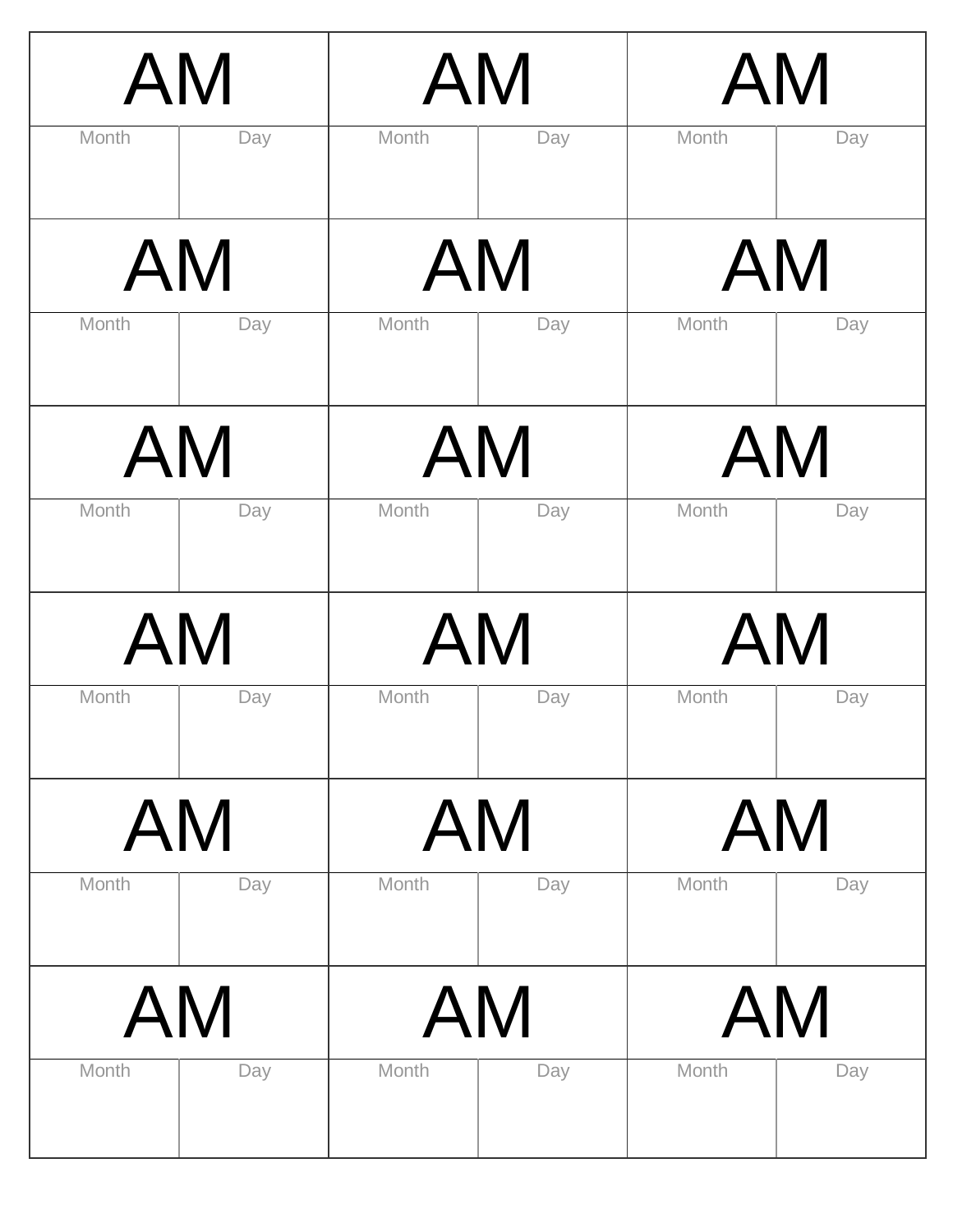| Month       | <b>NOON</b><br>Day |             | <b>NOON</b><br>Month<br>Day |             | <b>NOON</b><br>Month<br>Day |  |
|-------------|--------------------|-------------|-----------------------------|-------------|-----------------------------|--|
| <b>NOON</b> |                    | <b>NOON</b> |                             | <b>NOON</b> |                             |  |
| Month       | Day                | Month       | Day                         | Month       | Day                         |  |
| <b>NOON</b> |                    | <b>NOON</b> |                             | <b>NOON</b> |                             |  |
| Month       | Day                | Month       | Day                         | Month       | Day                         |  |
| <b>NOON</b> |                    | <b>NOON</b> |                             | <b>NOON</b> |                             |  |
| Month       | Day                | Month       | Day                         | Month       | Day                         |  |
| NOON        |                    | <b>NOON</b> |                             | <b>NOON</b> |                             |  |
| Month       | Day                | Month       | Day                         | Month       | Day                         |  |
| <b>NOON</b> |                    | NOON        |                             | NOON        |                             |  |
| Month       | Day                | Month       | Day                         | Month       | Day                         |  |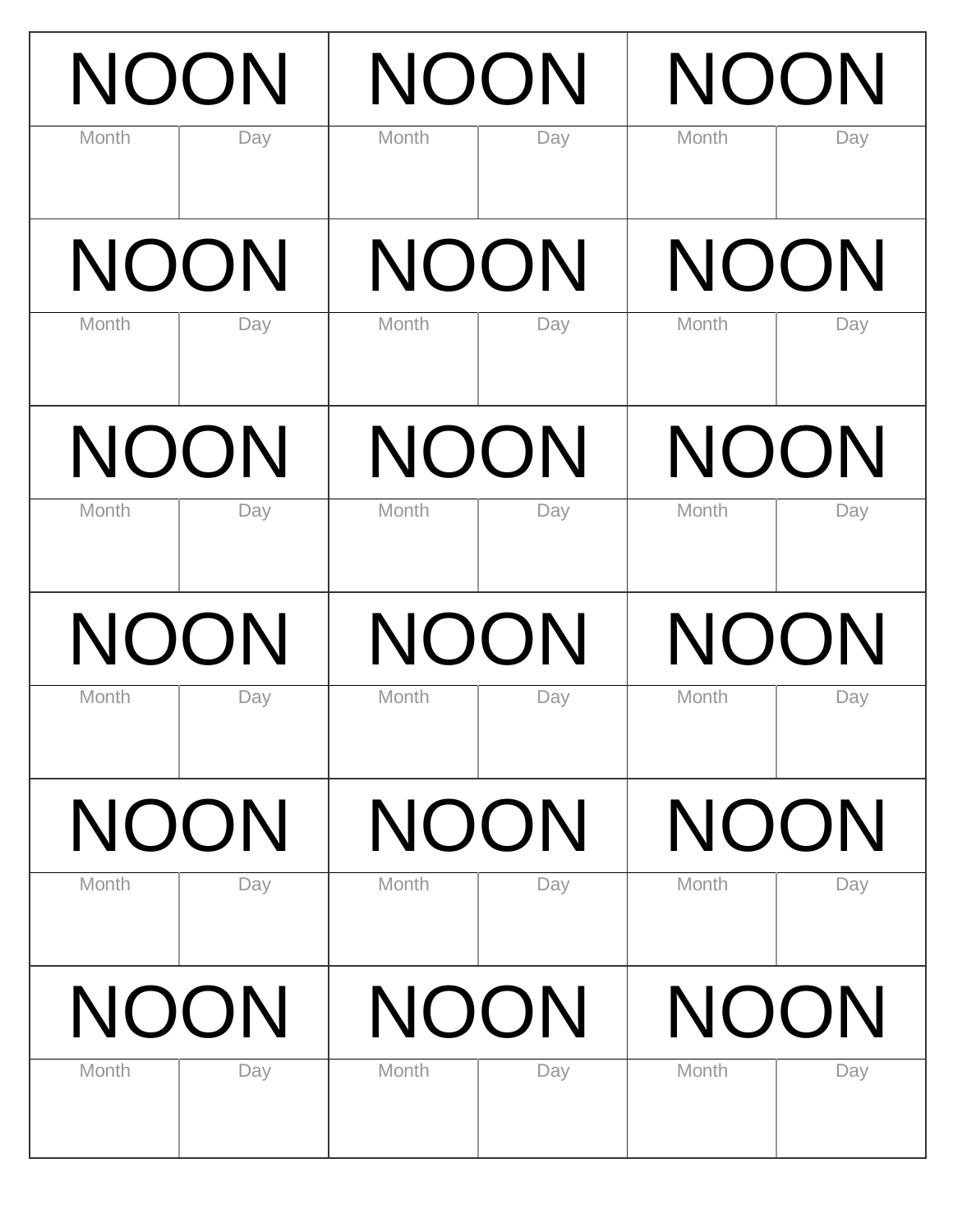| PM    |     | PM    |     | <b>PM</b> |           |  |
|-------|-----|-------|-----|-----------|-----------|--|
| Month | Day | Month | Day | Month     | Day       |  |
|       | PM  |       | PM  |           | <b>PM</b> |  |
| Month | Day | Month | Day | Month     | Day       |  |
| PM    |     | PM    |     | <b>PM</b> |           |  |
| Month | Day | Month | Day | Month     | Day       |  |
|       | PM  |       | PM  |           | PM        |  |
| Month | Day | Month | Day | Month     | Day       |  |
|       | PM  |       | PM  | PM        |           |  |
| Month | Day | Month | Day | Month     | Day       |  |
|       | PM  |       | PM  |           | PM        |  |
| Month | Day | Month | Day | Month     | Day       |  |